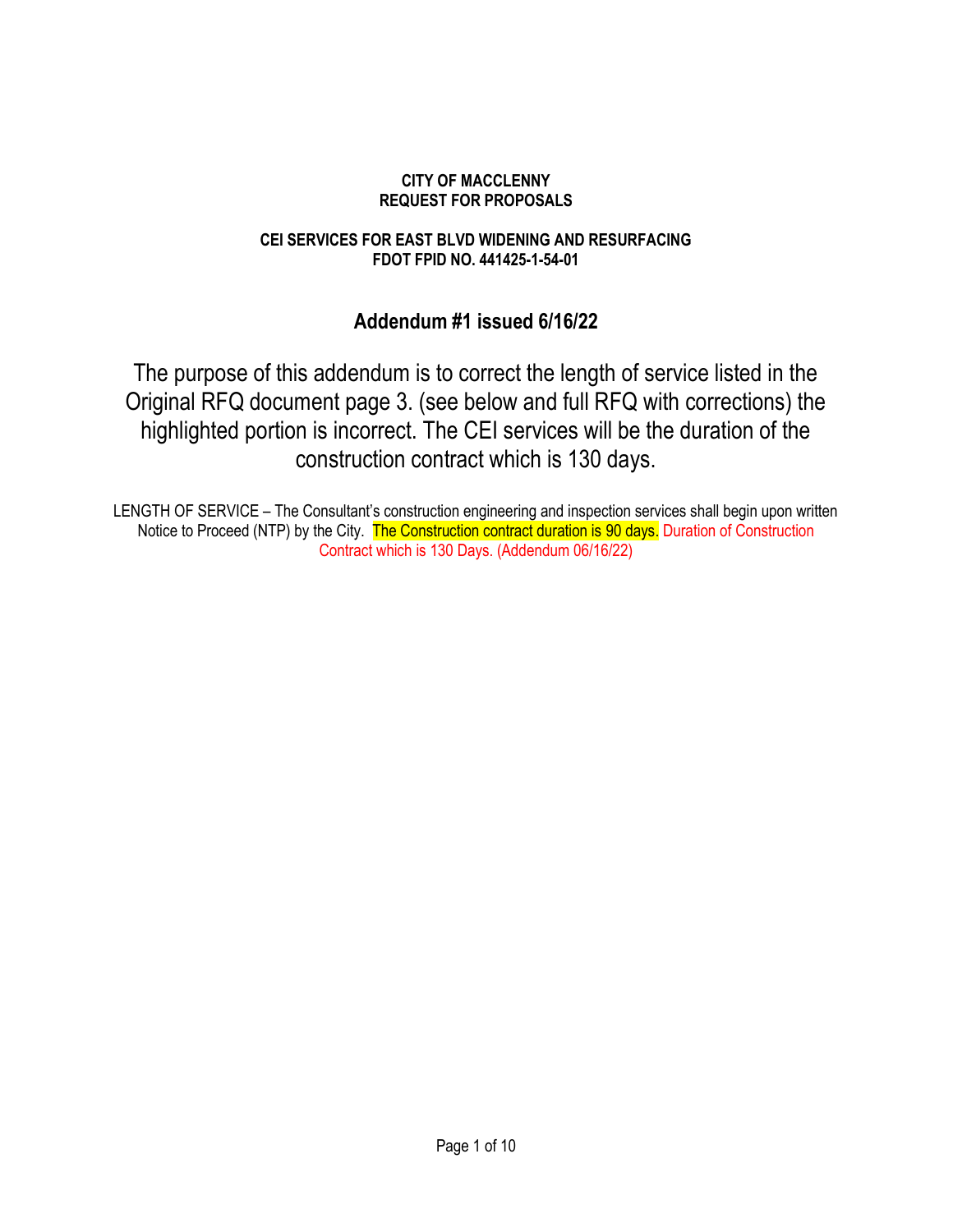#### CITY OF MACCLENNY REQUEST FOR PROPOSALS

#### CEI SERVICES FOR EAST BLVD WIDENING AND RESURFACING FDOT FPID NO. 441425-1-54-01

The City of Macclenny is seeking professional consultants as they apply to the construction engineering and inspection of East Blvd widening and resurfacing. Consideration will be given to only those firms that are qualified pursuant to law and that have been prequalified by FDOT to perform the indicated types of work.

| Work Types:        | 10.1 - Roadway CEI                   |
|--------------------|--------------------------------------|
| Response Deadline: | Wednesday, June 22, 2022 @ 2:00 p.m. |
| Opening Date:      | Wednesday, June 22, 2022 @ 2:05 p.m. |

This project is funded with assistance from the FDOT. By submitting a letter of response, the Consultant certifies that they are in compliance with FDOT Procedure No. 375-030-006 (Restriction on Consultants Eligibility to Compete for Department Contracts) and that no principle is presently suspended, proposed for debarment, declared ineligible or voluntarily excluded from participation on this transaction by any Federal Department or Agency.

Information regarding this proposal can be obtained at the City of Macclenny City Manager's Office, 118 E Macclenny Avenue, Macclenny, FL 32063. In order to ensure a fair, competitive, and open process, once a project has been advertised for Letters of Qualification, all communication between the interested firms and the City must be directed to Mike Griffis, City Manager, at 904-259-0972 or citymanager@cityofmacclenny.com.

If interested, qualified consultants are required to submit the original and Six (6) copies of the letter of response to the City Manager Mike Griffis at City Hall, 118 E Macclenny Avenue, Macclenny, FL 32063 by the response deadline. Please indicate on the envelope that this is a sealed proposal for the "RFQ for EAST BLVD CEI SERVICES".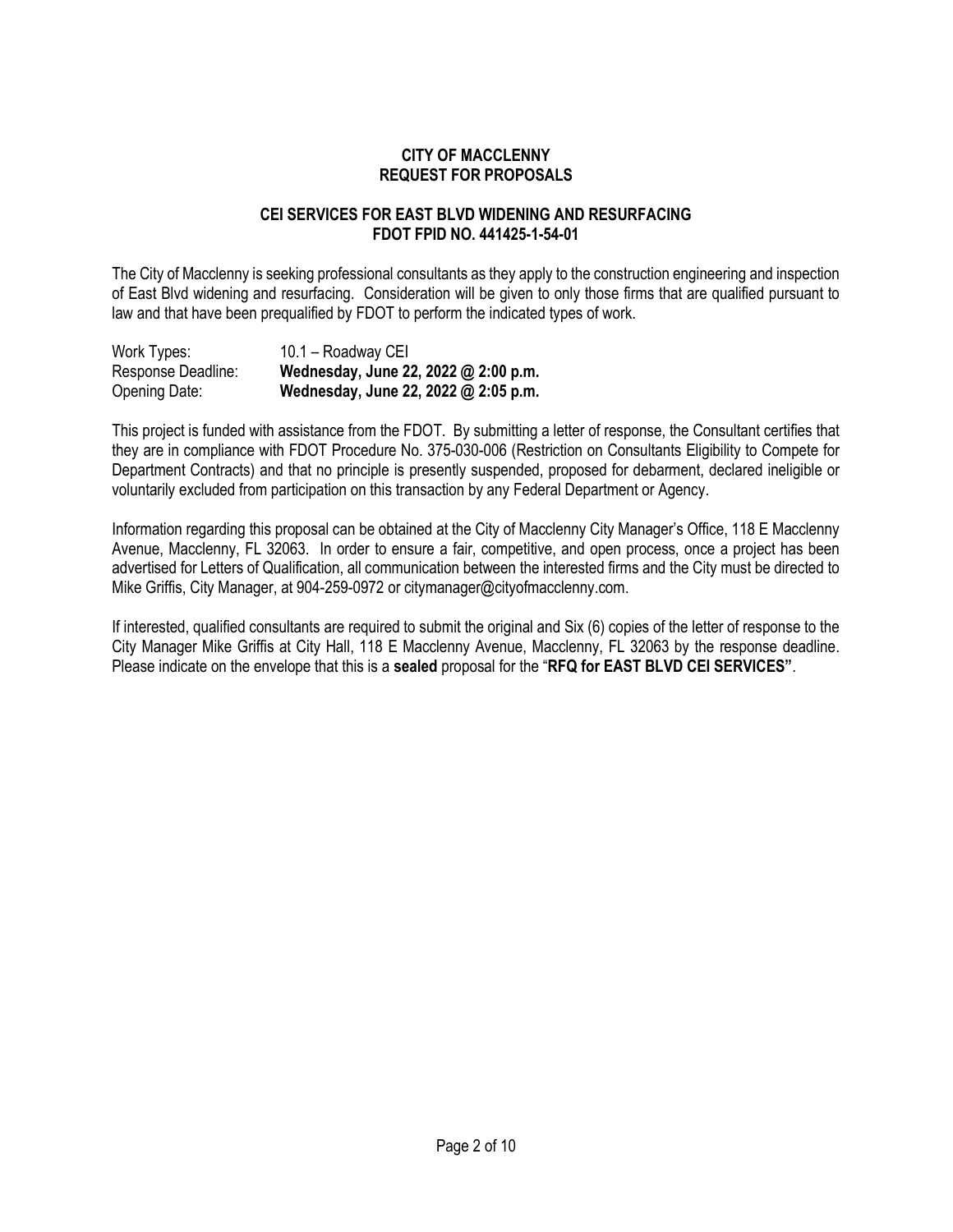# PART II – PROPOSAL PREPARATION INSTRUCTIONS

The Letter of Response must be signed by an authorized representative of the firm. All information requested must be sealed when submitted. Failure to submit all information may result in a lower evaluation of the proposal. Letters which are substantially incomplete or lack key information may be rejected by the City at its discretion. The selection of short-listed firms will be based on the information provided in the submittal.

Information submitted with the letter of response should include documentation to demonstrate the firm's qualifications and abilities to provide the scope of services. The submittal should include sufficient information to present a clear understanding of similar past projects, especially in Florida, staff experience and abilities, and any other additional, pertinent details to describe the team's capabilities.

The City of Macclenny selection committee, will review the information submitted and short list the firms. On-site presentations and/or interviews may be requested of a short list of three or more firms. Once all reviews are complete, the short-listed firms will be ranked by the selection committee with the top ranked firm being approved by the Council. Negotiations will follow, pending Council approval and FDOT concurrence.

All prospective submitters are hereby cautioned not to contact any City Council member during the advertisement period nor attempt to persuade or promote through other channels until notification that the Selection Committee has arrived at a recommendation of the most qualified firm. Until notification is received, all contacts shall be channeled through Mike Griffis, City Manager at 904-259-0972 or citymanager@cityofmacclenny.com. Failure to comply with these procedures will be cause for disqualification of the firm's proposal.

The City of Macclenny hereby notifies all bidders that it will affirmatively ensure that in any contract entered into pursuant to this advertisement will encourage the use of Disadvantaged Business Enterprise firms and no one will be discriminated against on the grounds of race, color, gender, religion, age, disability, marital status, or national origin in consideration for an award.

The City shall comply with the Local Government Prompt Payment Act in accordance with Florida Statutes Chapter 218 and the Public Records Act in accordance with Florida Statutes Chapter 119.

The City shall follow the Consultants' Competitive Negotiation Act, Title XIX, Chapter 287, Section 055 of the Florida Statutes for the selection of professional services.

The selection committee shall consider the following factors:

SUBMITTAL REQUIREMENTS: The proposer shall submit the original and six (6) paper copies with all supporting documentation as described below:

#### 1.LETTER OF RESPONSE

A Letter of response prepared by a corporate officer or principal of the firm authorized to obligate the firm contractually should at a minimum include the following information:

a. Project name/FDOT Financial Management Number

- b. Consultant's name and address
- c. Proposed responsible office for consultant
- d. Contact person, phone number, and e-mail address

e. Indication as to whether the prime firm and/or sub-consultants are disadvantaged business enterprises (DBE)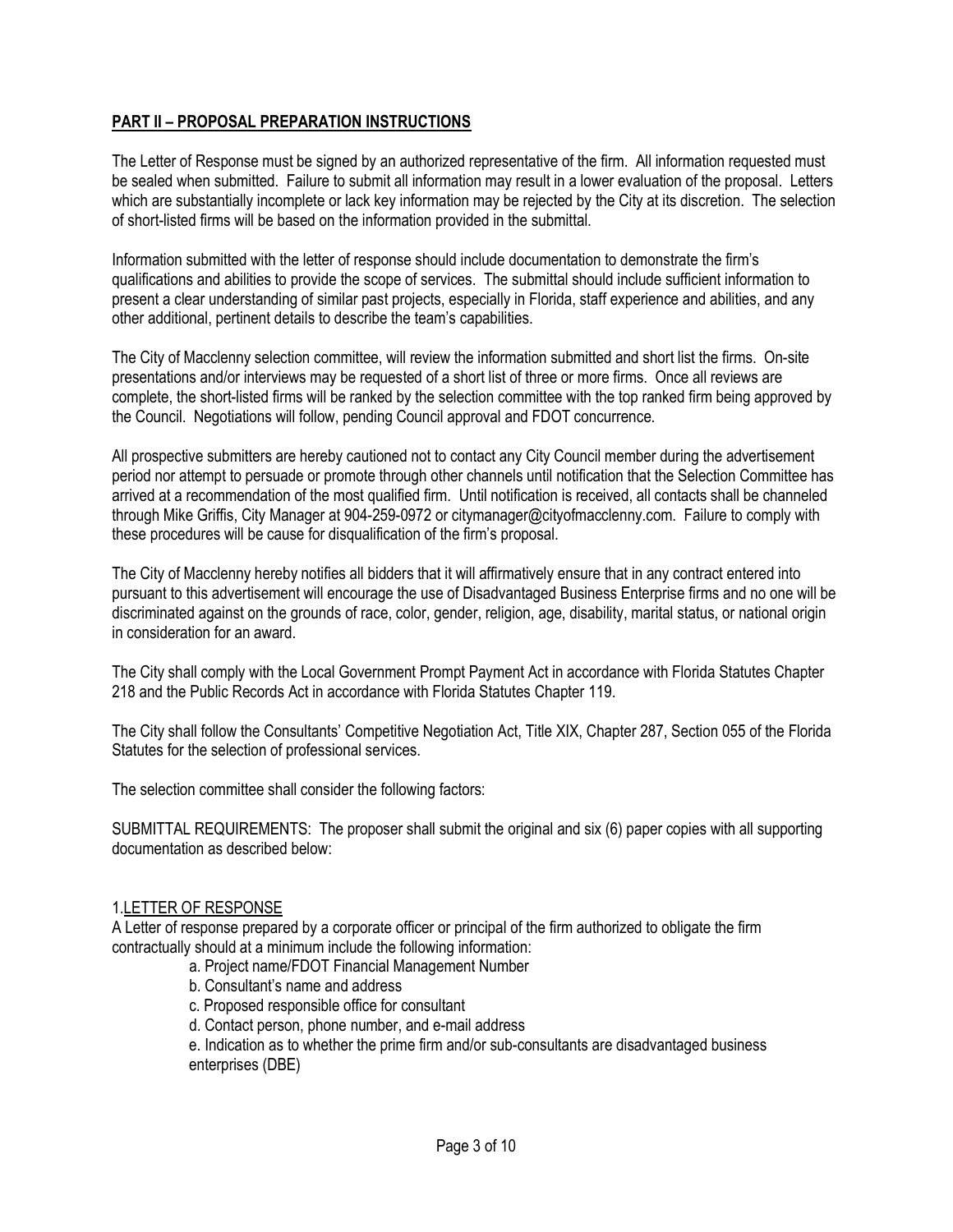# 2.SCORING FACTORS (max score 30 points)

•Ability of personnel (10 points): Identify the roles and responsibilities of the proposed personnel. The project manager, EEO Compliance Specialist, inspector, and any other related personnel should be shown with each individual's experience and qualifications. Include resumes for each team member involved with the project.

•Experience of the firm & References (10 points): Demonstrate experience in other projects of similar scope of work and complexity (a minimum of 3 projects should be shown). A reference list for each project is required including the name of the client contact familiar with the project (telephone number and/or e-mail address), project name, a brief description of the project, project length, and actual cost.

•Availability of workload & willingness to meet time requirements (10 points): Ability of the firm to manage this project within the specified project time and within budget. Show current workload of available personnel and hours projected on this project. Provide a schedule of project progress beginning with pre-construction conference and ending with project closeout.

# 3.OTHER STATEMENTS, FORMS, AND DOCUMENTATION

a. Certificate of Insurance

b. Proof of Licenses/Certifications

Provide proof of proper State of Florida business licensure and professional certifications/registration(s) in the State of Florida.

Provide proof of corporate registration to operate in the State of Florida by the Department of State, Division of Corporations. Information concerning certification with the Secretary of State can be obtained at: http://ccfcorp.dos.state.fl.us/index.html.

c. FDOT Prequalification: 10.1 – Roadway CEI

d.E-Verify

The consultant shall utilize the U.S. Department of Homeland Security's E-Verify system to verify the employment eligibility of all new employees hired by the Agency during the term of the contract; they shall expressly require any subcontractors performing work or providing services pursuant to the state contract to likewise utilize the U.S. Department of Homeland Security's E-Verify system to verify the employment eligibility of all new employees hired by the subcontractor during the contract term.

e. Public Entities Crime Statement

f. Drug-Free Workplace Form (FDOT Form #375-040-18

g. Truth in Negotiation Certification (FDOT Form #375-030-30)

h. Conflict of Interest Statement (FDOT Form #375-030-50)

LENGTH OF SERVICE – The Consultant's construction engineering and inspection services shall begin upon written Notice to Proceed (NTP) by the City. The Construction contract duration is 90 days. Duration of Construction Contract which is 130 Days. (Addendum 06/16/22)

TITLE VI NONDISCRIMINATION POLICY STATEMENT – During the performance of this Contract, the Contractor, for itself, its assignees and successors in interest (hereinafter referred to as the "Contractor") agrees as follows:

1.Compliance with Regulations: The Contractor shall comply with the Regulations relative to nondiscrimination in Federally-assisted programs of the US Department of Transportation (hereinafter, "USDOT") Title 49, Code of Federal Regulations, Part 21, as they may be amended from time to time, (hereinafter referred to as the Regulations), which are herein incorporated by reference and made a part of this Contract.

2.Nondiscrimination: The Contractor, with regard to the work performed by it during the Contract, shall not discriminate on the basis of race, color, national origin, or sex in the selection and retention and retention of sub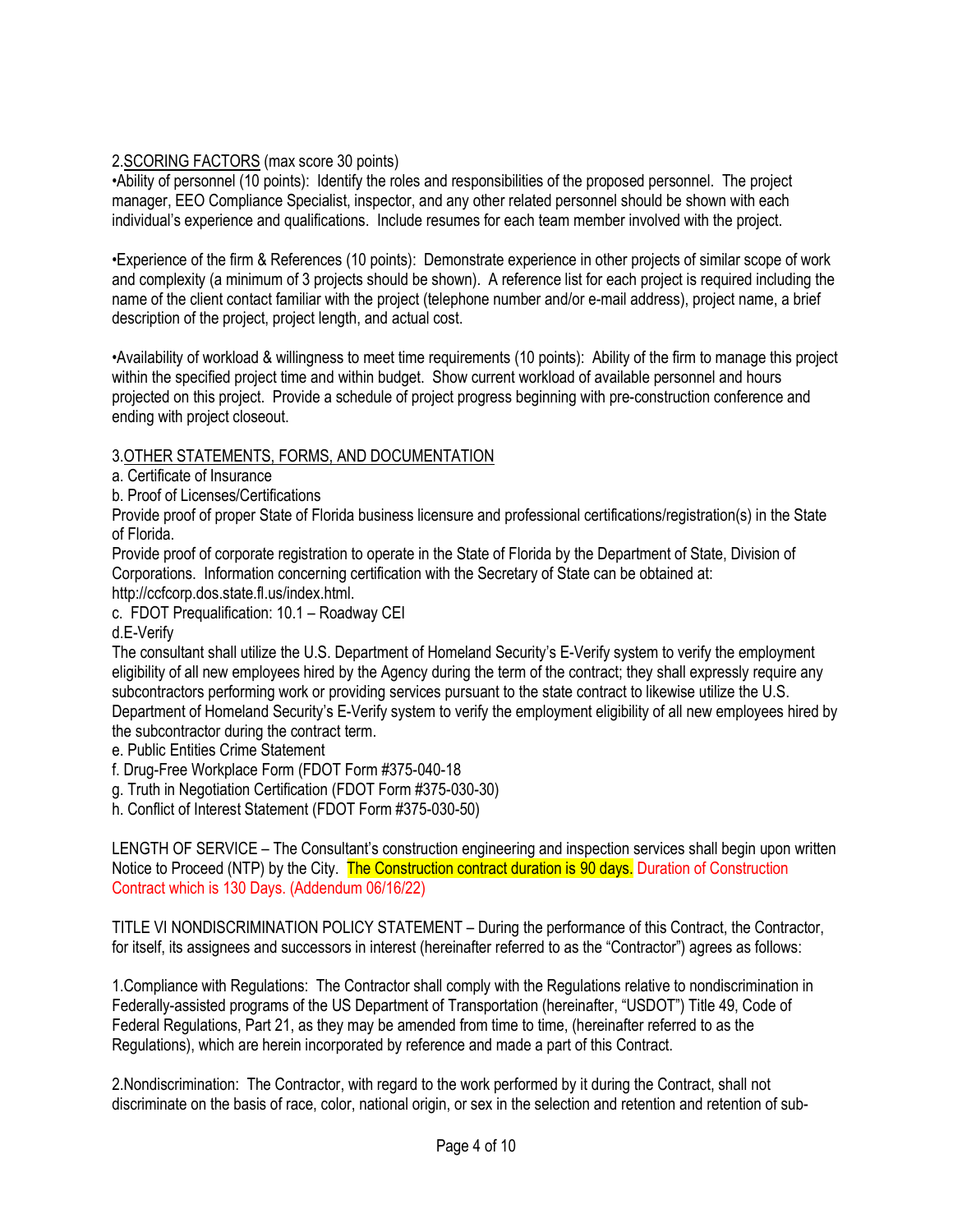contractors, including procurement of materials and leases of equipment. The Contractor shall not participate either directly or indirectly in the discrimination prohibited by Section 21.5 of the Regulations, including employment practices when the Contract covers a program set forth in Appendix B of the Regulations.

3.Solicitations for subcontractors, including procurement of materials and equipment: In all solicitations either by competitive bidding or negotiation made by the Contractor for work to be performed under subcontract, including procurement of materials or leases of equipment, each potential subcontractor or supplier shall be notified by the Contractor of the Contractor's obligations under this contract and the Regulations relative to nondiscrimination on the basis of race, color, natural origin, or sex.

4. Information and Reports: The Contractor shall provide all information and reports required by the Regulations or directives issued pursuant thereto, and shall permit access to its books, records, accounts, other sources of information, and its facilities as may be determined by the Florida Department of Transportation or the Federal Highway Administration, Federal Transit Administration, Federal Aviation Administration, and Federal Motor Carrier Safety Administration to be pertinent to ascertain compliance with such Regulations, order, and instructions. Where any information required of a Contractor is in the exclusive possession of another who fails or refuses to furnish this information the Contractor shall so certify to the Florida Department of Transportation, or the Federal Highway Administration, Federal Transit Administration, Federal Aviation Administration, and Federal Motor Carrier Safety Administration as appropriate, and shall set forth what efforts it has made to obtain the information.

5. Sanctions for Noncompliance: In the event of the Contractor's noncompliance with the nondiscrimination provisions of this Contract, the Florida Department of Transportation shall impose such Contract sanctions as it or the Federal Highway Administration, Federal Transit Administration, Federal Aviation Administration, and Federal Motor Carrier Safety Administration may determine to be appropriate, including, but not limited to:

a. Withholding of payments to the Contractor under the Contract until the Contractor complies, or

b. Cancellation, termination, or suspension of the Contract, in whole or in part.

6. Incorporation of Provisions: The Contractor shall include the provisions of the 7-30.1 through 7-30.6 in every subcontract, including procurement of materials and leases of equipment, unless exempt by the Regulations, or directives issued pursuant thereto. The Contractor shall take such action with respect to any subcontract or procurement as the Florida Department of Transportation or the Federal Highway Administration, Federal Transit Administration, Federal Aviation Administration, and Federal Motor Carrier Safety Administration may direct as a means of enforcing such provisions including sanctions for noncompliance, provided, however, that, in the event a Contractor becomes involved in, or is threatened with, litigation with a subcontractor or supplier as a result of such direction, the Contractor may request the Florida Department of Transportation to enter into such litigation to protect the interests of the Florida Department of Transportation, and, in addition, the Contractor may request the United States to enter into such litigation to protect the interests of the United States.

During the performance of this Contract, the Contractor, for itself, its assignees, and successors in interest (hereinafter referred to as the "Contractor" agrees to comply with the following non-discrimination statutes and authorities; including but not limited to:

1. Title VI of the Civil Rights Act of 1964 (42 U.S.C § 200D ET SEQ., 78 STAT. 252), (prohibits discrimination on the basis of race, color, national origin); and 49 CFR Part 21;

2. The Uniform Relocation Assistance and Real Property Acquisition Policies Act of 1970, (42 U.S.C. § 4601), (prohibits unfair treatment of persons displaced or whose property has been acquired of Federal or Federal-aid programs and projects);

3. Federal-Aid Highway Act of 1973, (23 U.S.C. § 324 et seq.), (prohibits discrimination on the basis of sex);

4. Section 504 of the Rehabilitation Act of 1973 (29 U.S.C. § 794 et seq.), as amended, (prohibits discrimination on the basis of disability); and 49 CFR Part 27;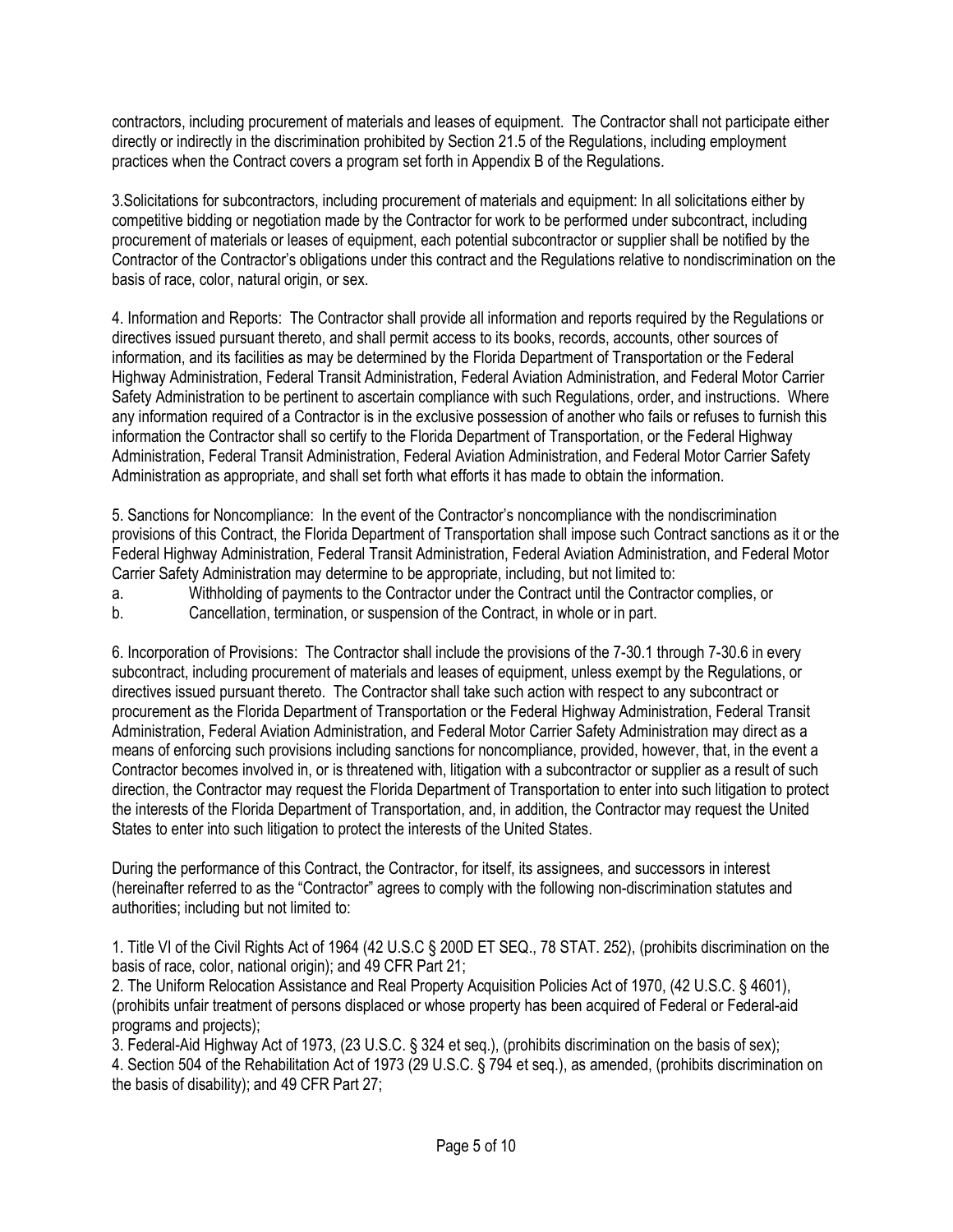5. The Age Discrimination Act of 1975, as amended, (42 U.S.C. § 6101 et seq.), (prohibits discrimination on the basis of age);

6. Airport and Airway Improvement Act of 1982, (49 U.S.C. 471, Section 47123), as amended, (prohibits discrimination based on race, creed, color, national origins, or sex);

7. The Civil Rights Restoration Act of 1987 (PL 100-209), (Broadened the scope, coverage, and applicability of Title VI of the Civil Rights Act of 1964, The Age Discrimination Act of 1975, and Section 504 of the Rehabilitation Act of 1973, by expanding the definition of the terms "programs or activities" to include all of the programs or activities of the Federal-aid recipients, sub-recipients and contractors, whether such programs or activities are federally funded or not);

8. Titles II and III of the Americans with Disabilities Act, which prohibits discrimination on the basis of disability in the operation of public entities, public and private transportation systems, places of public accommodation, and certain testing entities (42 U.S.C § § 12131 – 12189) as implemented by Department of Transportation Regulations a 49 C.F.R. parts 37 and 38;

INSURANCE – The consultant shall procure and maintain the following described insurance, except for coverages specifically waived by the City. Such policies shall be from insurers with a minimum financial size of VII according to the latest edition of the AM Best Rating Guide. An A or better Best Rating is "preferred"; however, other ratings of "Secure Best Ratings" may be considered. Such policies shall provide coverages for any or all claims which may arise out of, or result from, the services, work and operations carried out pursuant to and under the requirements of the contract documents, whether such services, work and operations be by the contractor, its employees, or by subcontractor(s), or anyone employed by or under the supervision of any of them, or for whose acts any of them may be legally liable.

The contractor shall require, and shall be responsible for assuring throughout the time the agreement is in effect, that any and all of its subcontractors obtain and maintain until the completion of that subcontractor's work, such of the insurance coverages described herein as are required by law to be provided on behalf of their employees and others.

The required insurance shall be obtained and written for not less than the limits of liability specified hereinafter or as required by law, whichever is greater.

These insurance requirements shall not limit the liability of the contractor. The City does not represent these types or amounts of insurance to be sufficient or adequate to protect the contractor's interests or liabilities, but are merely minimums.

Except for worker's compensation and professional liability, the contractor's insurance policies shall be endorsed to name the City as an additional insured to the extent of its interests arising from this agreement, contract or lease.

The contractor waives its right of recovery against the City, to the extent permitted by its insurance policies.

The contractor's deductibles/self-insured retentions shall be disclosed to the City and may be disapproved by the City. They shall be reduced or eliminated at the option of the City. The contractor is responsible for the amount of any deductible or self-insured retention.

Insurance required of the contractor or any other insurance of the contractor shall be considered primary, and insurance of the City, if any, shall be considered excess, as may be applicable to claims obligations which arise out of this agreement, contract or lease.

Workers Compensation Coverage: The consultant shall purchase and maintain workers compensation insurance for all workers compensation obligations imposed by state law and with employers' liability limits of at least \$100,000 each accident and \$100,000 each employee/\$500,000 policy limit for disease, or a valid certificate of exemption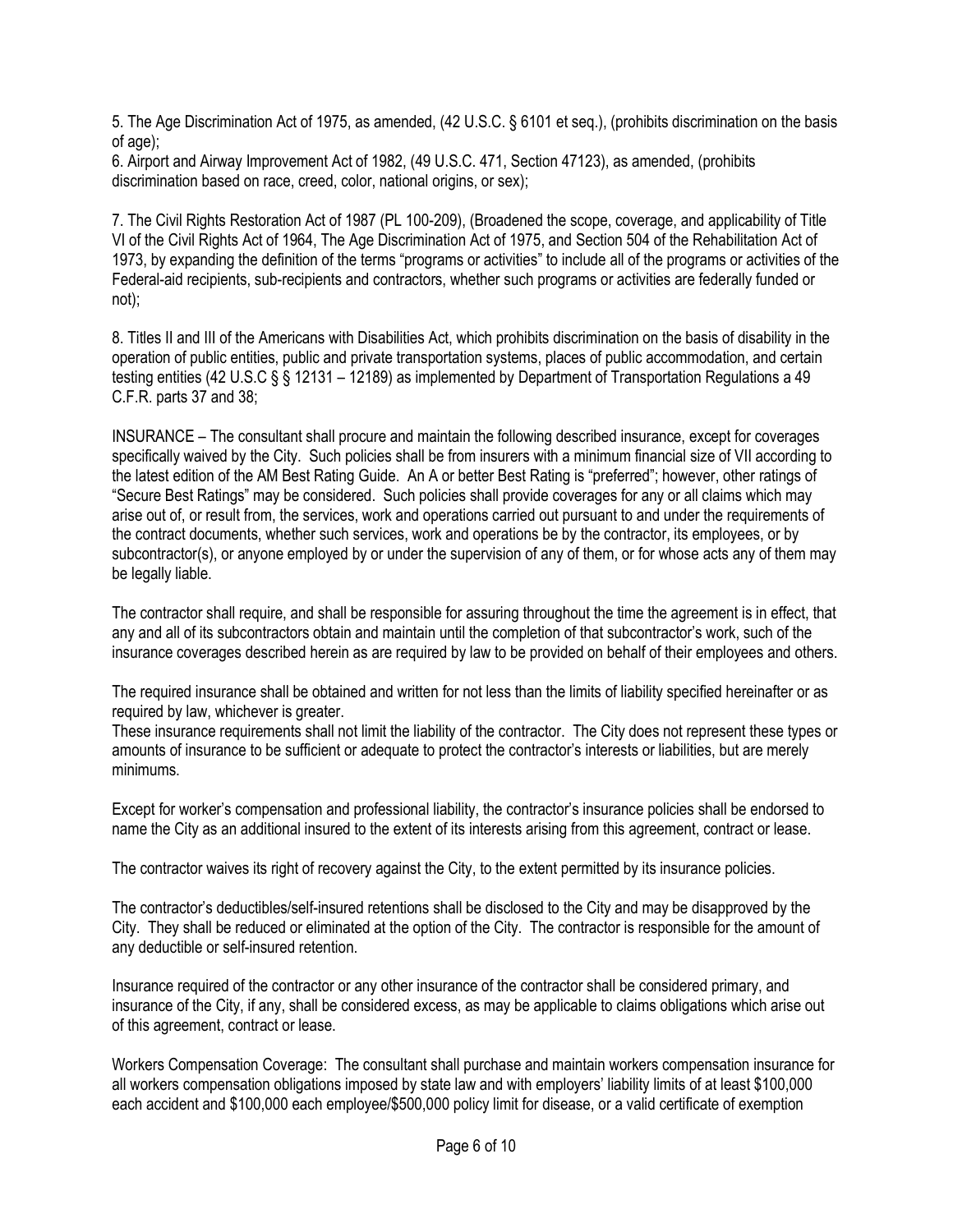issued by the State of Florida, or an affidavit in accordance with Section 440.02(13)(d) and 440.10(1)(g) Florida Statutes. Contractor shall also purchase any other coverages required by law for the benefit of employees.

General, Automobile and Excess or Umbrella Liability Coverage: The contractor shall purchase and maintain coverage on all forms no more restrictive than the latest editions of the commercial general liability and business auto policies of the insurance services office. Minimum limits of \$1,000,000 per occurrence for all liability must be provided, with excess or umbrella insurance making up the difference, if any, between the policy limits of underlying policies (including employer's liability required in the worker's compensation coverage section) and the total amount of coverage required.

General Lability Coverage – Occurrence Form Required: Coverage A shall include bodily injury and property damage liability for premises, operations, products and completed operations, independent contractors, contractual liability covering this agreement, contract or lease, broad form property damage coverages, and property damage resulting from explosion, collapse or underground (X, C, U) exposures.

Coverage B shall include personal injury. Coverage C, medical payments, is not required.

The contractor is required to continue to purchase products and completed operations coverage, at least to satisfy this agreement, contract or lease, for a minimum of three years beyond the City's acceptance of renovation or construction projects.

Business Auto Liability Coverage: Business auto liability coverage is to include bodily injury and property damage arising out of ownership, maintenance or use of any auto, including owned, non-owned, and hired automobiles and employee non-ownership use.

Excess or Umbrella Liability Coverage: Umbrella liability insurance is preferred, but an excess liability equivalent may be allowed. Whichever type of coverage is provided, it shall not be more restrictive than the underlying insurance policy coverages. Umbrella coverage shall drop down to provide coverage where the underlying limits are exhausted.

Professional Liability: \$1,000,000 per occurrence minimum limit.

# PART III – SCOPE OF SERVICES

The services sought are the construction engineering inspection (CEI) of the East Blvd paving project. Project construction activities include maintenance of traffic, erosion control, earthwork, limerock base, minor drainage work, asphalt paving, signs and pavement markings.

It shall be the responsibility of the Consultant to administer, monitor, and inspect the Construction Contract such that the project is constructed in reasonable conformity with the plans, specifications, and special provisions for the Construction Contract. The Consultant shall monitor the Contractor's on-site construction activities and inspect materials entering into the work in accordance with the plans, specifications, and special provisions for the Construction Contract. The Consultant shall also maintain detailed accurate records of the Contractor's daily operations and of significant events that affect the work in order to determine the progress and quality of work and identify discrepancies. The Consultant shall report significant discrepancies to the City, and direct the Contractor to correct such observed discrepancies.

The responsibilities of the Consultant on this project are:

1. Preconstruction Conferences: Conduct and schedule the Preconstruction Conference with the City, FDOT (herein called the Department), contractor and any other pertinent personnel/company. Address and resolve all issues that arise at the meeting with appropriate offices, agencies, and divisions. Prepare and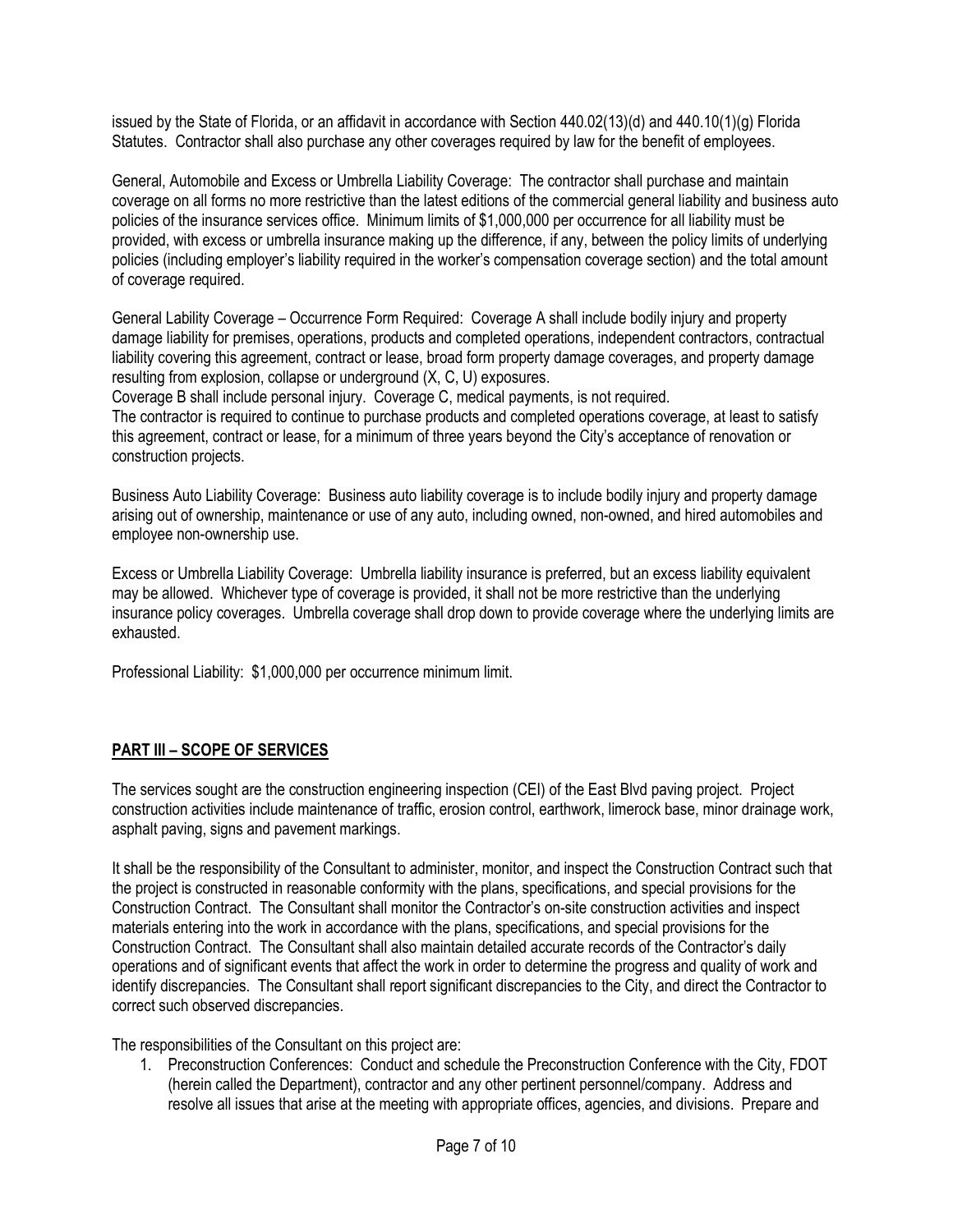distribute detailed minutes of the meeting. Provide Contractor with a list of all forms and reports due, when they should be submitted, and to whom.

- 2. Progress Meetings: Prepare the agenda, attend, and conduct meetings with City staff, contractor, subcontractors, utility personnel and other agencies affected by the project. Be prepared to discuss recent progress, upcoming events in the schedule, and problems associated with the project. Record significant information revealed and discussed at the meeting and distribute written minutes to the appropriate agencies. Attend City Council meetings as necessary.
- 3. Project Administration: Provide project administration and coordinate with the assigned FDOT Project Engineer. Prepare for and attend, when requested, any periodic or in-depth FDOT inspections that may be conducted on the project related to project work, progress, or records. Prepare for, cooperate with, and assist auditors that may be assigned to review project records, payments, reports, etc. Provide ample inspectors and assistance to adequately oversee all work being done on the contract. Prior to starting work, submit to the City Manager a listing of personnel assigned to the project for review and approval. In addition, a list of persons with emergency phone numbers should always be supplied to the FDOT Project Engineer and be available at any time in the case of an emergency on this project. The Project Administrator shall also obtain from the contractor a list of contractor's personnel that will be responsible for any occurrence that may arise on the project for the life of the project.
- 4. Provide Construction Inspection: Provide effective and qualified inspection services. All field technicians must be certified in the applicable FDOT certification workshops.
- 5. Supplemental Agreements/Construction Change, Force Account, VECP: Notify the FDOT Project Engineer of the necessity of any Supplemental Agreements/Construction Changes. Negotiate prices for additional pay items with the contractor while adhering to the "Average Unit Price" listing when possible. Coordinate acceptance of prices with the FDOT Project Engineer. Any work that cannot be negotiated with the prime contractor will be pursued by Force Account as defined in the Standard Specifications and recorded on forms supplied by the Department. Submit Value Engineering Change Proposals to the FDOT Project Engineer for analysis and distribution to the appropriate division(s). Develop change orders as approved by the Department and present to the City Council for their approval.
- 6. Shop Drawings: Will review and sign off on all shop drawings prior to the Contractor submitting them to the appropriate Vendor.
- 7. Reporting: It shall be the responsibility of the Consultant awarded this contract to ensure that any and all reporting required by the Florida Department of Transportation (FDOT) is carried out.
- 8. Quality Assurance, Testing for Acceptance, and Training: Monitor the testing provided by the contractor in the field as defined in the Contract, Plans or Specifications and monitor documentation of testing by the contractor. In case of notification of defective concrete as defined in the Specifications, the Consultant will submit the initial information with a recommendation for remediation to the City and Department. Certifications of materials submitted by the contractor will be reviewed by the Consultant for conformity to the Project Specifications. The certification documents submitted to the Department will also be reviewed for completeness and conformance to the Department's standard form of submission.
- 9. Progress Payments: The Consultant will document and submit accurate quantities for Monthly Progress Payments. Test reports will be on file prior to payment. FDOT Project Engineer must approve any waiver of testing documents prior to payment. Payments for stockpiled material may be made as defined in the Standard Specifications.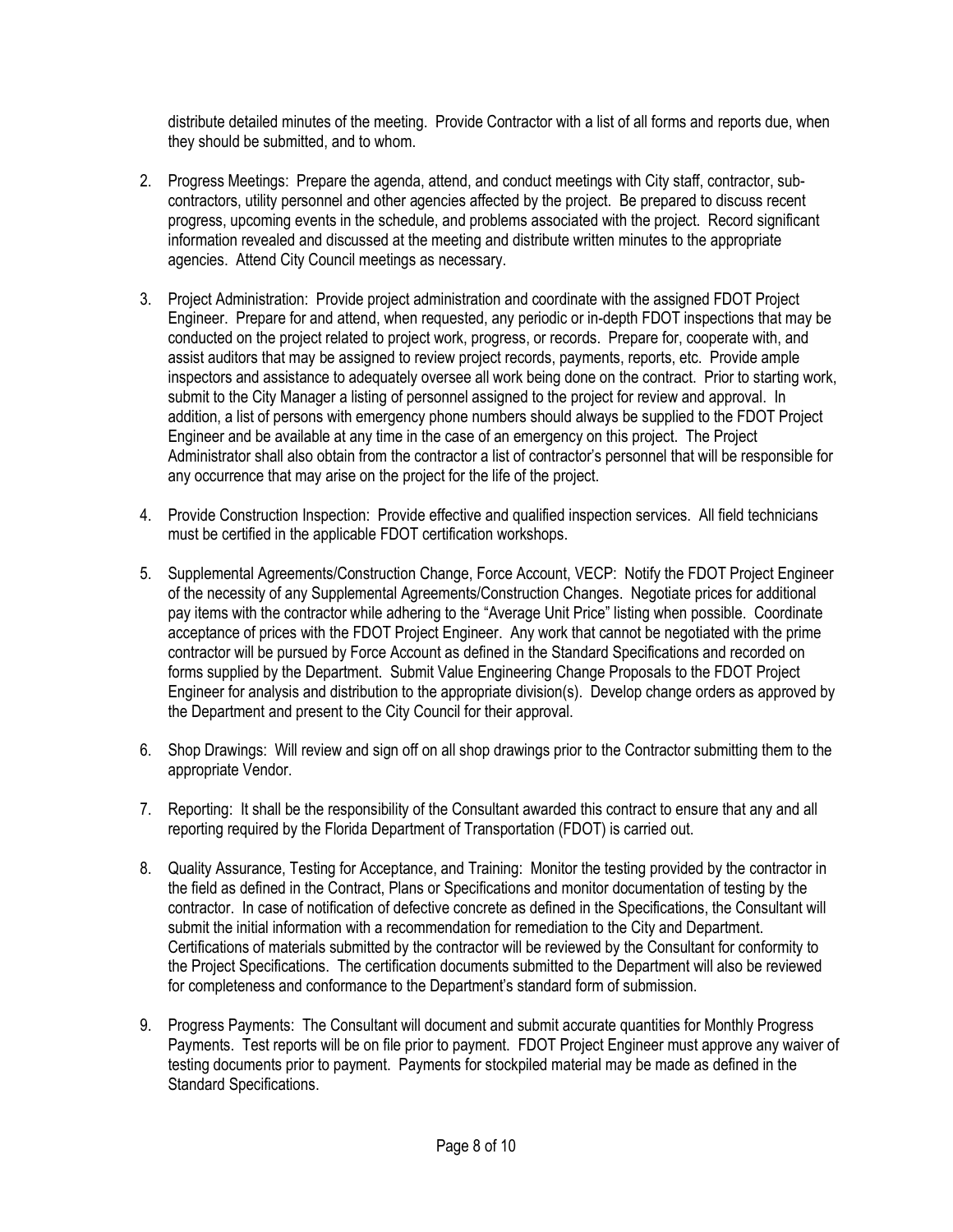- 10. Revisions to the Contract Plans: Any revisions to the contract plans or cross sections will be submitted by the Consultant to the FDOT Project Engineer for processing.
- 11. Distribution of Correspondence: A copy of all correspondence between the Consultant, contractor, subcontractors, or others concerning matters related to the project shall be maintained in an office file copy for submission with the project Final Records to the City.
- 12. Inspection of Work: Provide inspection services for conformance to Plans and Specifications for all roadway, structures, and specialty items that are being incorporated into the project. Observe, measure, and record all quantities for payment. These quantities and field measurements shall be recorded in the project records. The records will be recorded on a standard form (field book) approved by the City. Check traffic control daily, and additionally as required or requested. Notify the contractor of deficiencies or problems immediately. Document weekly (or as often as necessary) project traffic control on weekly approved forms. Inspect daily erosion control items for conformance to the plans as well as effectiveness in the field. Notify the contractor of deficiencies. Prepare to justify any and all pay quantities in the case of questions by the City or Department. Prepare an accurate daily diary, signed by the inspector, consisting of:
	- A record of the contractors on the project
	- Their personnel (number and classification)
	- Equipment (number and type or size)
	- Location and work performed by each contractor or subcontractor
	- Events of note on the project
	- Accidents on the project and any details surrounding the accident such as police report number,

fatalities, causes, time, etc. Obtain a copy of the police report for the project records whenever possible.

• Weather, estimated amount of precipitation and average temperature. A total rain day schedule should be kept.

- Any other details that may be important later in the project life.
- 13. Reports: There are numerous reports, documents, etc., that must be generated in the process of contract administration. A copy (electronic and paper) will be provided to the Department prior to construction, on a weekly basis or as needed. Any questions regarding the requirements can be forwarded to the Department Project Engineer for clarification at any time.
- 14. Final Records: Submit a compilation of project records to the City and Department (if necessary) after project completion. Make corrections when/if notified and resubmit the records and a final estimate for the project at the appropriate time. Submit all final forms with the final records.
- 15. Project Claims: Prepare documentation and assist in the defense of the City and Department, when requested, in preparation for Claims or possible Claims resulting in the execution of the contract.
- 16. Project Certification: Upon satisfactory completion of the project by the Contractor and in compliance with the required submittals, testing and documentation, submit written certification of compliance to the Department on behalf of the City.

All questions concerning this project must be in writing and shall be sent to Mike Griffis, City Manager, at citymanager@cityofmacclenny.com, or delivered to 118 E Macclenny Ave., Macclenny, FL 32063. No verbal questions will be addressed. The deadline for receiving questions is Wednesday, June 15, 2022 @ 3:00 p/m.